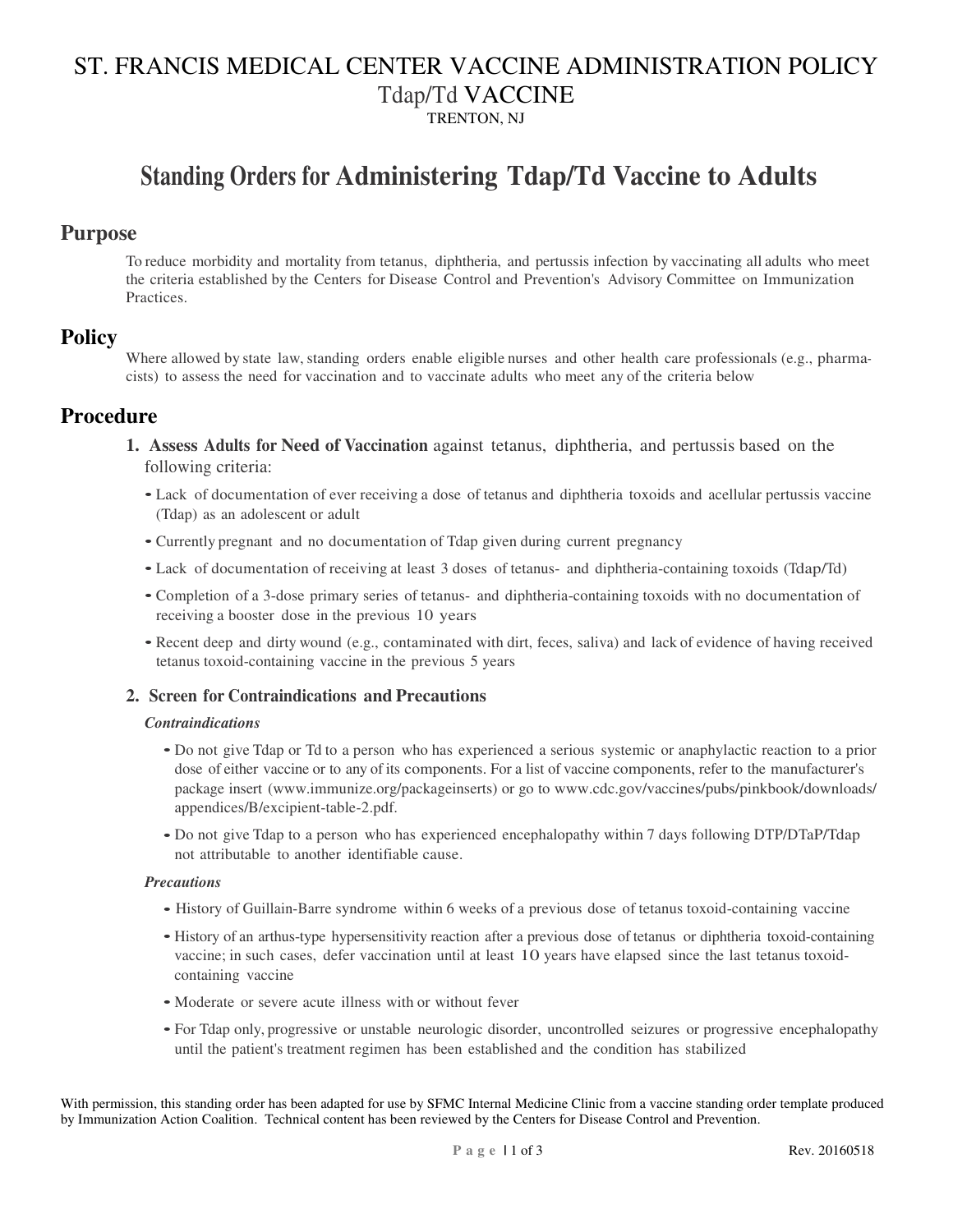# ST. FRANCIS MEDICAL CENTER VACCINE ADMINISTRATION POLICY Tdap/Td VACCINE TRENTON, NJ

#### **3. Provide Vaccine Information Statements**

Provide all patients with a copy of the most current federal Vaccine Information Statement (VIS). Provide non-English speaking patients with a copy of the VIS in their native language, if one is available and desired; these can be found at www.immunize.org/vis. (For information about how to document that the VIS was given, see section 6 titled "Document Vaccination.")

#### **4. Prepare to Administer Vaccine**

Choose the needle gauge, needle length, and injection site according to the following chart:

| <b>CENDER AND WEICHT OF PATIENT</b> | <b>NEEDLE CAUCE</b> | <b>NEEDLE LENCTH</b> | <b>INJECTION SITE</b> |
|-------------------------------------|---------------------|----------------------|-----------------------|
| Female or male less than 130 lbs    | $22 - 25$           | $\frac{5}{8}$ *-1"   | Deltoid muscle of arm |
| Female or male 130-152 lbs          | $22 - 25$           | 1"                   | Deltoid muscle of arm |
| Female $153-200$ lbs                | $22 - 25$           | $1 - 1\frac{1}{2}$   | Deltoid muscle of arm |
| Male 153-260 lbs                    | $22 - 25$           | $1 - 1\frac{1}{2}$   | Deltoid muscle of arm |
| Female 200+ lbs                     | $22 - 25$           | $1\frac{1}{2}$       | Deltoid muscle of arm |
| Male $260+1$ bs                     | $22 - 25$           | $1\frac{1}{2}$       | Deltoid muscle of arm |

 $* A$  <sup>5</sup>/<sub>8</sub>" needle may be used in patients weighing less than 130 lbs (<60 kg) for IM injection in the deltoid muscle only if the skin is stretched tight, the subcutaneous tissue is not bunched, and the injection is made at a 90° angle to the skin.

### **5. Administer Tdap or Td Vaccine,** 0.5 ml, via the intramuscular (IM) route, according to the following criteria and schedule:

The routine schedule for Tdap/Td vaccination is to administer a 3-dose series at 0, 1, and 6 month intervals, including one dose of Tdap, preferably as the first dose, followed by a Td booster every 10 years

| <b>HISTORY OF PREVIOUS Td/Tdap VACCINATION</b>        | DOSE AND SCHEDULE FOR ADMINISTRATION OF Tdap AND Td                                                                                 |  |
|-------------------------------------------------------|-------------------------------------------------------------------------------------------------------------------------------------|--|
| 0 documented doses, or none known                     | Give 0.5 ml Tdap as dose $#1$ . Give dose $#2$ (Td) at least 4 weeks<br>later, and dose $#3$ (Td) 6-12 months after dose $#2$ .     |  |
| 1 previous dose, Td                                   | Give 0.5 ml Tdap as dose $#2$ at least 4 weeks after dose $#1$ .<br>Give dose $#3$ (Td) in 6 months.                                |  |
| 1 previous dose, Tdap                                 | Give 0.5 ml Td, as dose $#2$ at least 4 weeks after dose $#1$ .<br>Give dose $#3$ (Td) in 6 months.                                 |  |
| 2 previous doses, both Td                             | Give $0.5$ ml Tdap as dose #3 at least 6 months after dose #2.                                                                      |  |
| 2 previous doses, 1 Td and 1 Tdap                     | Give $0.5$ ml Td at least 6 months after dose $#2$ .                                                                                |  |
| 3 or more previous doses, Td only                     | Give 0.5 ml Tdap as soon as possible, but at least 4 weeks after<br>last Td. (You do not need to wait 10 years from previous dose.) |  |
| 3 or more previous doses, including<br>1 dose of Tdap | Give 0.5 ml Td booster every 10 years unless patient needs<br>prophylaxis for wound management sooner.                              |  |

#### *Tdap vaccination for pregnant women*

Pregnant women should receive Tdap during **each** pregnancy, preferably during 27 through 36 weeks' gestation, regardless of number of years since prior Td or Tdap vaccination.

With permission, this standing order has been adapted for use by SFMC Internal Medicine Clinic from a vaccine standing order template produced by Immunization Action Coalition. Technical content has been reviewed by the Centers for Disease Control and Prevention.